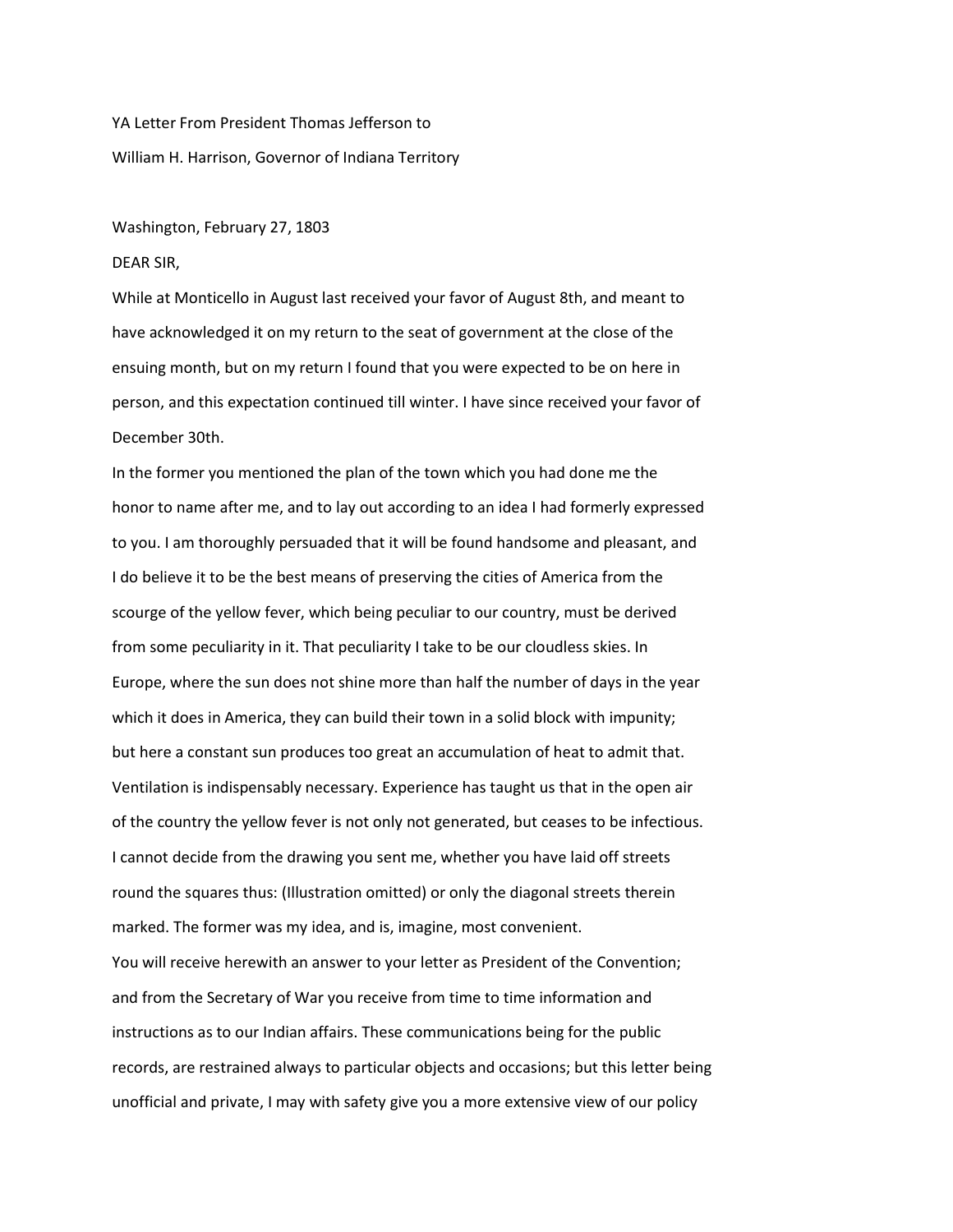respecting the Indians, that you may the better comprehend the parts dealt out to you in detail through the official channel, and observing the system of which they make a part, conduct yourself in unison with it in cases where you are obliged to act without instruction. Our system is to live in perpetual peace with the Indians, to cultivate an affectionate attachment from them, by everything just and liberal which we can do for them within the bounds of reason, and by giving them effectual protection against wrongs from our own people. The decrease of game rendering their subsistence by hunting insufficient, we wish to draw them to agriculture, to spinning and weaving. The latter branches they take up with great readiness, because

2/3

they fall to the women, who gain by quitting the labors of the field for those which are exercised within doors. When they withdraw themselves to the culture of a small piece of land, they will perceive how useless to them are their extensive forests, and will be willing to pare them off from time to time in exchange for necessaries for their farms and families. To promote this disposition to ex-change lands, which they have to spare and we want, for necessaries, which we have to spare and they want, we shall push our trading uses, and be glad to see the good and influential individuals among them run in debt, because we observe that when these debts get beyond what the individuals can pay, they become willing to lop them off by a cession of lands. At our trading houses, too, we mean to sell so low as merely to repay us cost and charges, so as neither to lessen or enlarge our capital. This is what private traders cannot do, for they must gain; they will consequently retire from the competition, and we shall thus get clear of this pest without giving offence or umbrage to the Indians. In this way our settlements will gradually circumscribe and approach the Indians, and they will in time either incorporate with us as citizens of the United States, or remove beyond the Mississippi. The former is certainly the termination of their history most happy for themselves; but, in the whole course of this, it is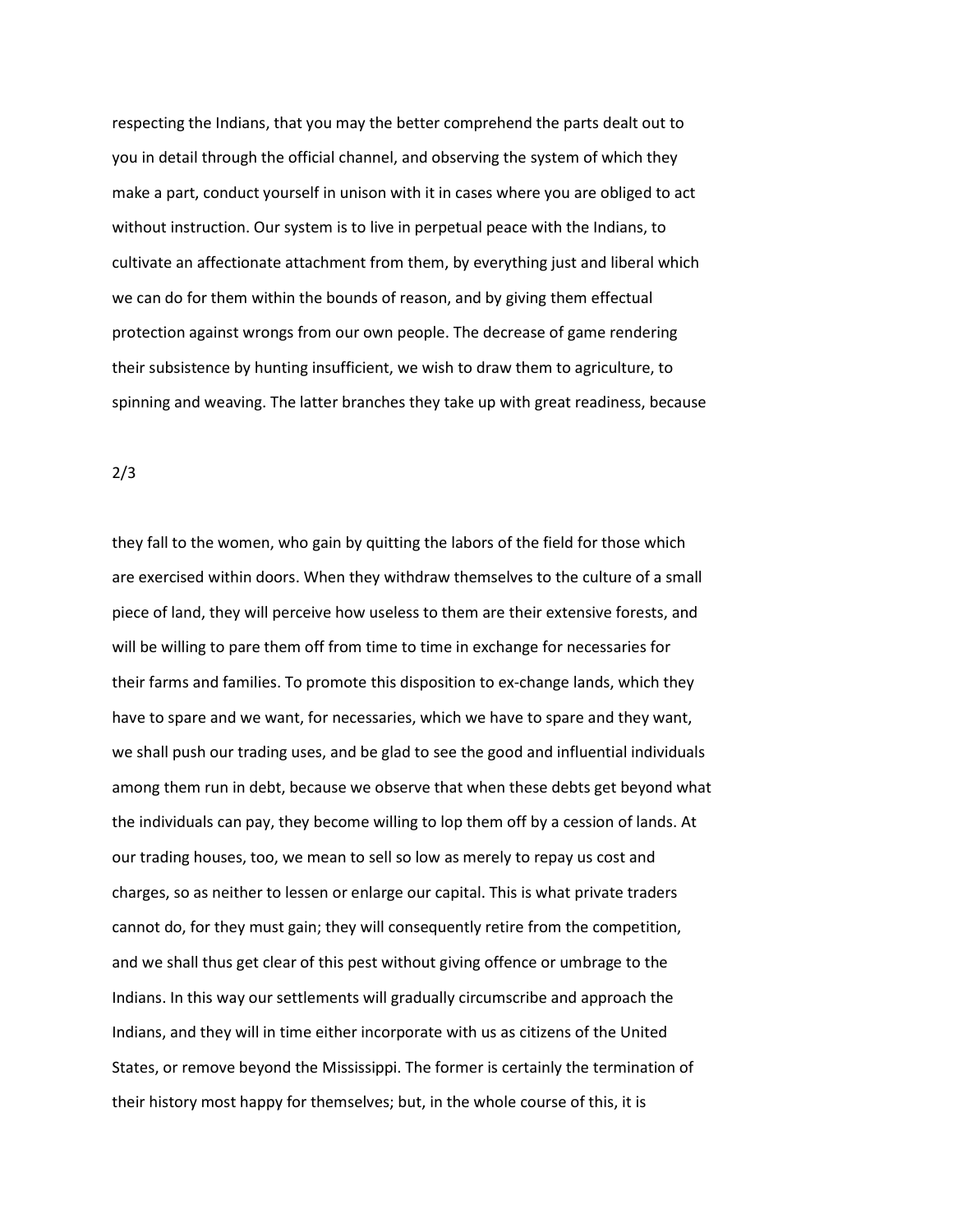essential to cultivate their love. As to their fear, we presume that our strength and their weakness is now so visible that they must see we have only to shut our hand to crush them, and that all our liberalities to them proceed from motives of pure humanity only. Should any tribe be fool-hardy enough to take up the hatchet at any time, the seizing the whole country of that tribe, and driving them across the Mississippi, as the only condition of peace, would be an example to others, and a furtherance of our final consolidation.

Combined with these views, and to be prepared against the occupation of Louisiana by a powerful and enterprising people, it is important that, setting less value on interior extension of purchases from the Indians, we bend our whole views to the purchase and settlement of the country on the Mississippi, from its mouth to its northern regions, that we may be able to present as strong a front on our western as on our eastern border, and plant on the Mississippi itself the means of its own defence. We now own from 31 to the Yazoo, and hope this summer to purchase what belongs to the Choctaws from the Yazoo up to their boundary, supposed to be about opposite the mouth of Acanza. We wish at the same time to begin in your quarter, for which there is at present a favorable opening. The Cahokias extinct, we are entitled to their country by our paramount sovereignty. The Piorias, we understand, have all been driven off from their country, and we might claim it in the same way; but as we understand there is one chief remaining, who would, as the survivor of the tribe, sell the right, it is better to give him such terms as will make him easy for life, and take a conveyance from him. The Kaskaskias being reduced to a few families, I presume we may purchase their whole country for what would place every individual of them at his ease, and be a small price to us, -- say by laying off for

3/3

each family, whenever they would choose it, as much rich land as they could cultivate, adjacent to each other, enclosing the whole in a single fence, and giving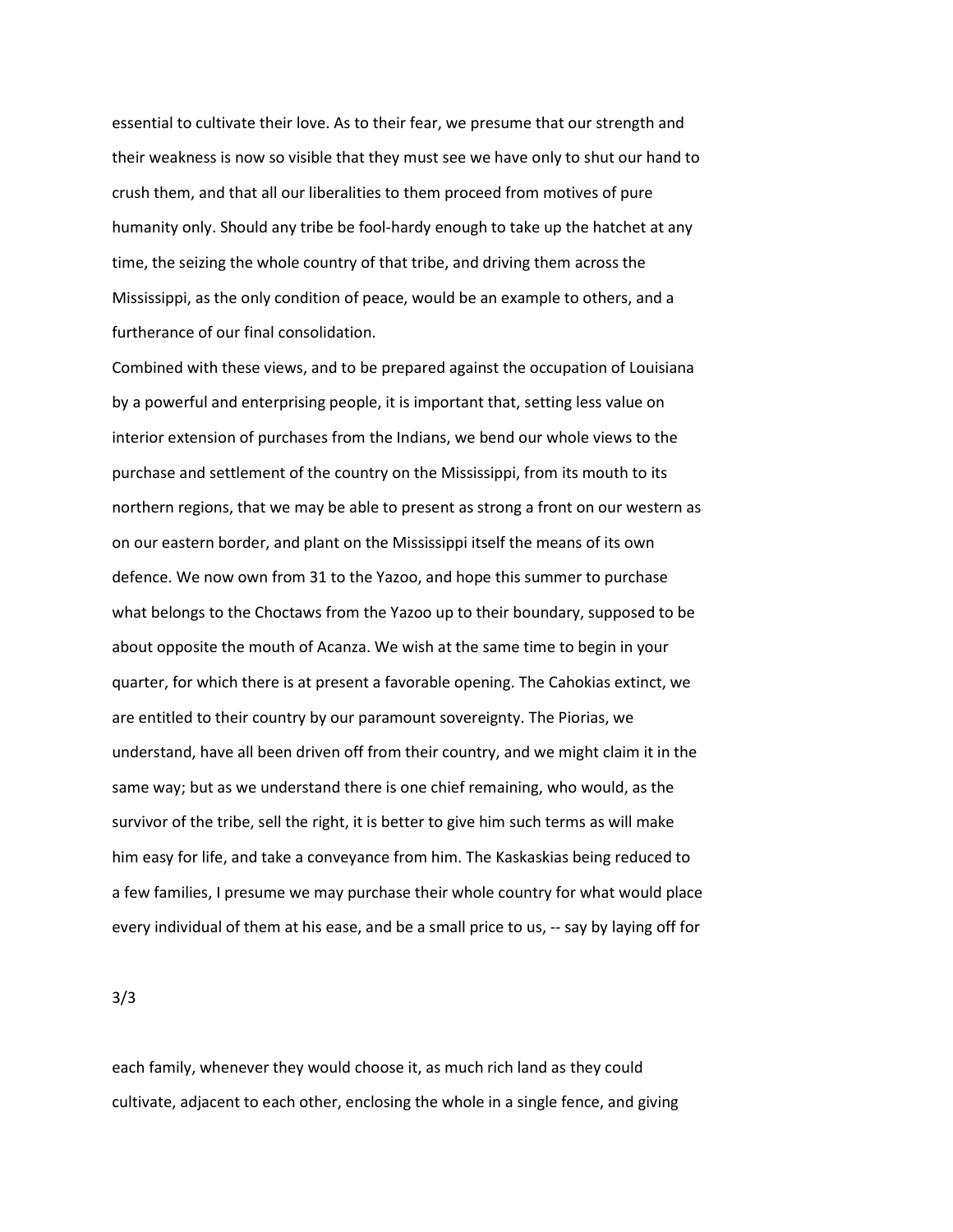them such an annuity in money or goods forever as would place them in happiness; and we might take them also under the protection of the United States. Thus possessed of the rights of these tribes, we should proceed to the settling their boundaries with the Poutewatamies and Kickapoos; claiming all doubtful territory, but paying them a price for the relinquishment of their concurrent claim, and even prevailing on them, if possible, to cede, for a price, such of their own unquestioned territory as would give us a convenient northern boundary. Before broaching this, and while we are bargaining with the Kaskaskies, the minds of the Poutewatamies and Kickapoos should be soothed and conciliated by liberalities and sincere assurances of friendship. Perhaps by sending a well-qualified character to stay some time in Decoigne's village, as if on other business, and to sound him and introduce the subject by degrees to his mind and that of the other heads of families, inculcating in the way of conversation, all those considerations which prove the advantages they would receive by a cession on these terms, the object might be more easily and effectually obtained than by abruptly proposing it to them at a formal treaty. Of the means, however, of obtaining what we wish, you will be the best judge; and I have given you this view of the system which we suppose will best promote the interests of the Indians and ourselves, and finally consolidate our whole country to one nation only; that you may be enabled the better to adapt your means to the object, for this purpose we have given you a general commission for treating. The crisis is pressing: whatever can now be obtained must be obtained quickly. The occupation of New Orleans, hourly expected, by the French, is already felt like a light breeze by the Indians. You know the sentiments they entertain of that nation; under the hope of their protection they will immediately stiffen against cessions of lands to us. We had better, therefore, do at once what can now be done.

I must repeat that this letter is to be considered as private and friendly, and is not to control any particular instructions which you may receive through official channel. You will also perceive how sacredly it must be kept within your own breast, and especially how improper to be understood by the Indians. For their interests and